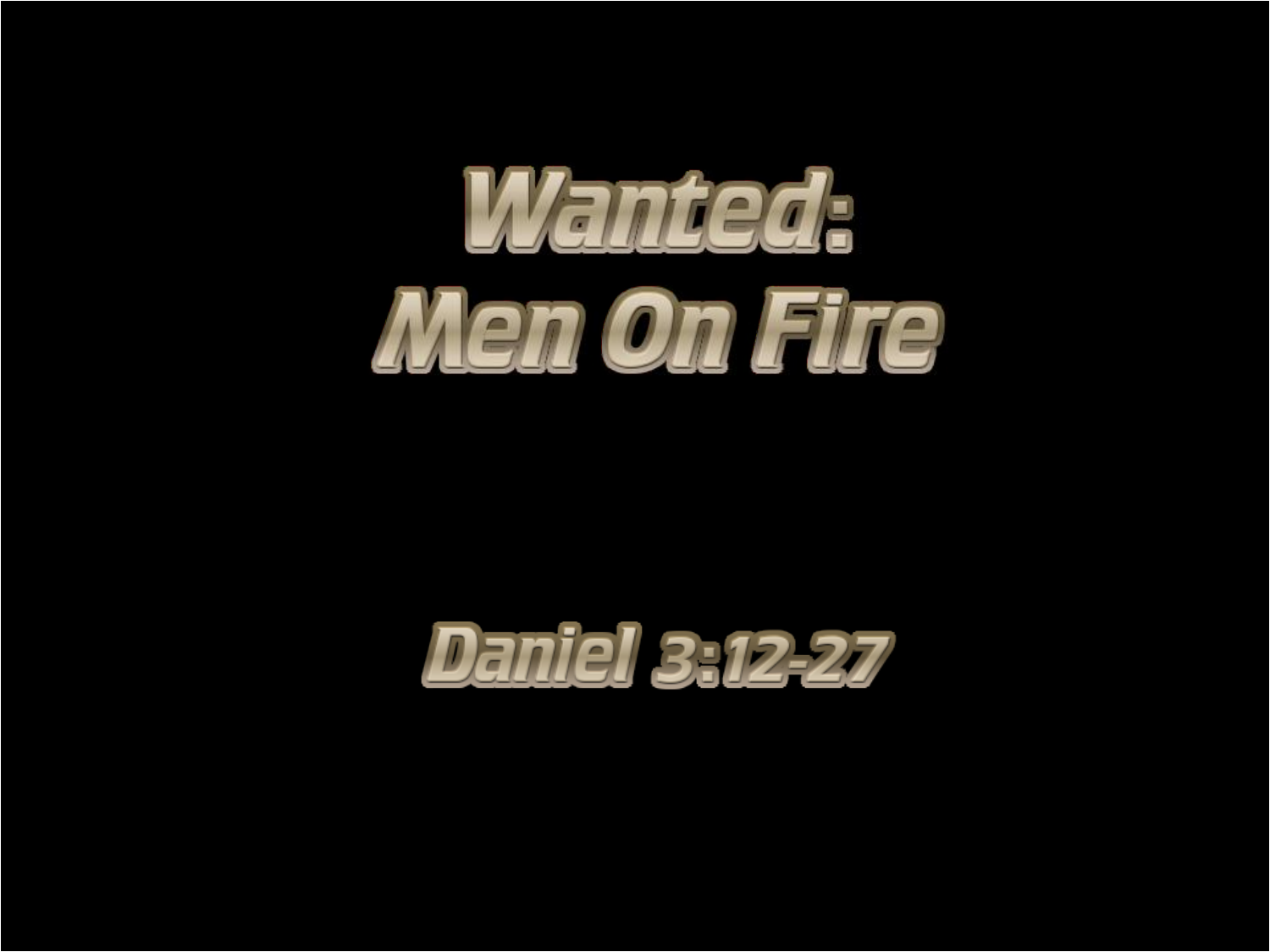#### **Daniel 3:12-27**

**12 There are certain Jews whom thou hast set over the affairs of the province of Babylon, Shadrach, Meshach, and Abednego; these men, O king, have not regarded thee: they serve not thy gods, nor worship the golden image which thou hast set up.**

**13 Then Nebuchadnezzar in his rage and fury commanded to bring Shadrach, Meshach, and Abednego. Then they brought these men before the king. 14 Nebuchadnezzar spake and said unto them, Is it true, O Shadrach, Meshach, and Abednego, do not ye serve my** 

**gods, nor worship the golden image which I have set up?**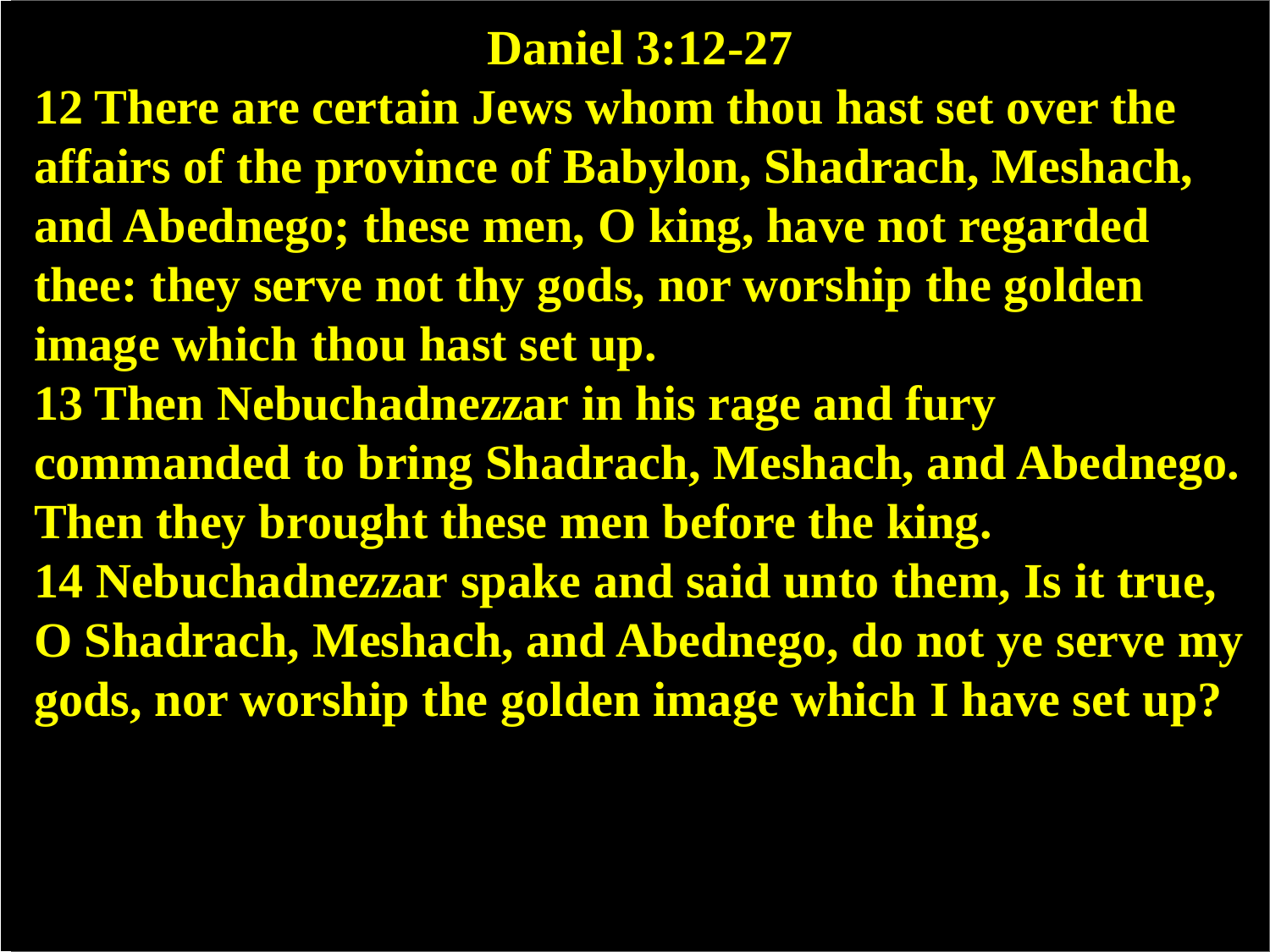**15 Now if ye be ready that at what time ye hear the sound of the cornet, flute, harp, sackbut, psaltery, and dulcimer, and all kinds of musick, ye fall down and worship the image which I have made; well: but if ye worship not, ye shall be cast the same hour into the midst of a burning fiery furnace; and who is that God that shall deliver you out of my hands?**

**16 Shadrach, Meshach, and Abednego, answered and said to the king, O Nebuchadnezzar, we are not careful to answer thee in this matter.**

**17 If it be so, our God whom we serve is able to deliver us from the burning fiery furnace, and he will deliver us out of thine hand, O king.**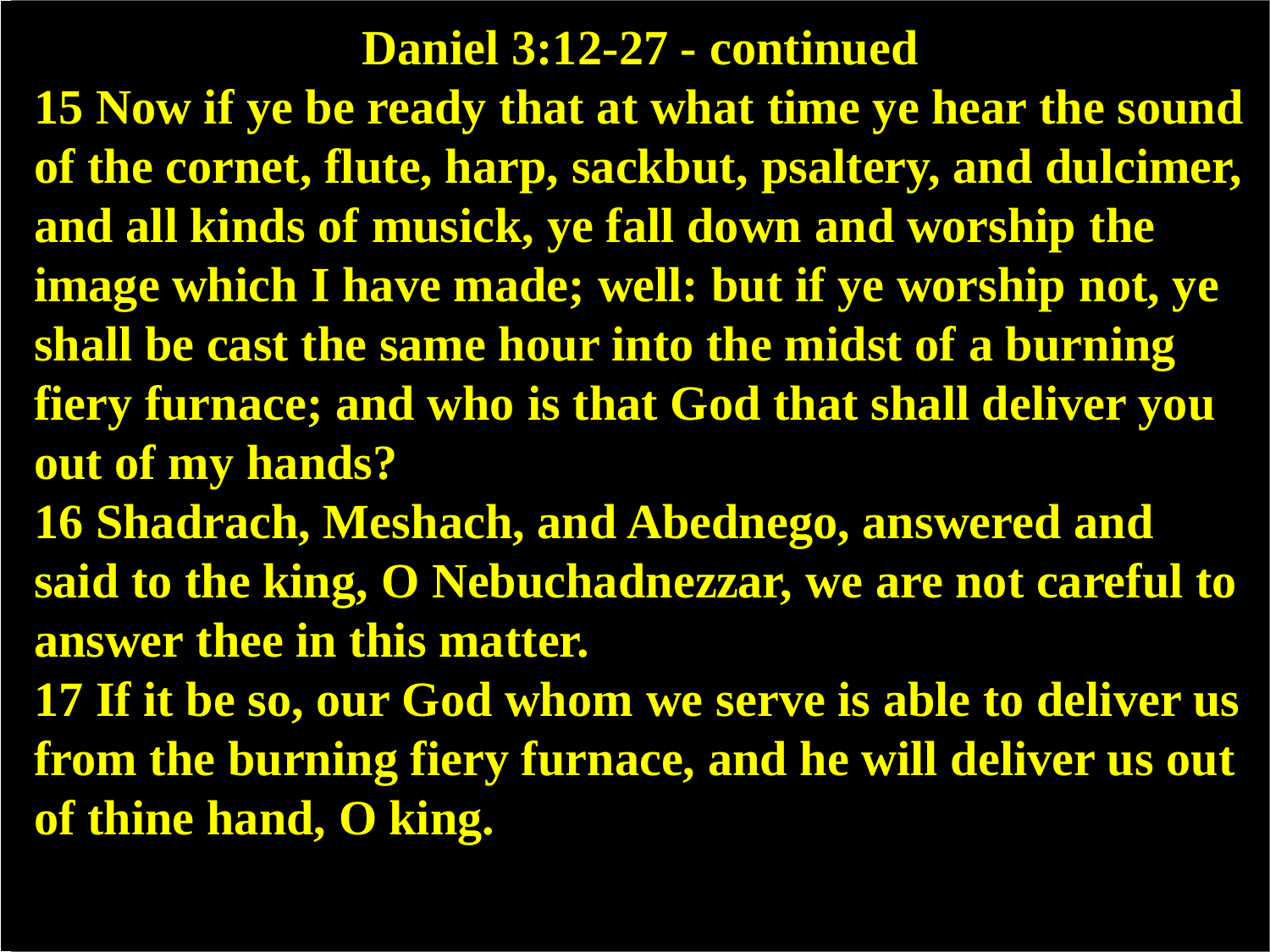- **18 But if not, be it known unto thee, O king, that we will not serve thy gods, nor worship the golden image which thou hast set up.**
- **19 Then was Nebuchadnezzar full of fury, and the form of his visage was changed against Shadrach, Meshach, and Abednego: therefore he spake, and commanded that**
- **they should heat the furnace one seven times more than it was wont to be heated.**
- **20 And he commanded the most mighty men that were in his army to bind Shadrach, Meshach, and Abednego, and to cast them into the burning fiery furnace.**
- **21 Then these men were bound in their coats, their hosen, and their hats, and their other garments, and were cast into the midst of the burning fiery furnace.**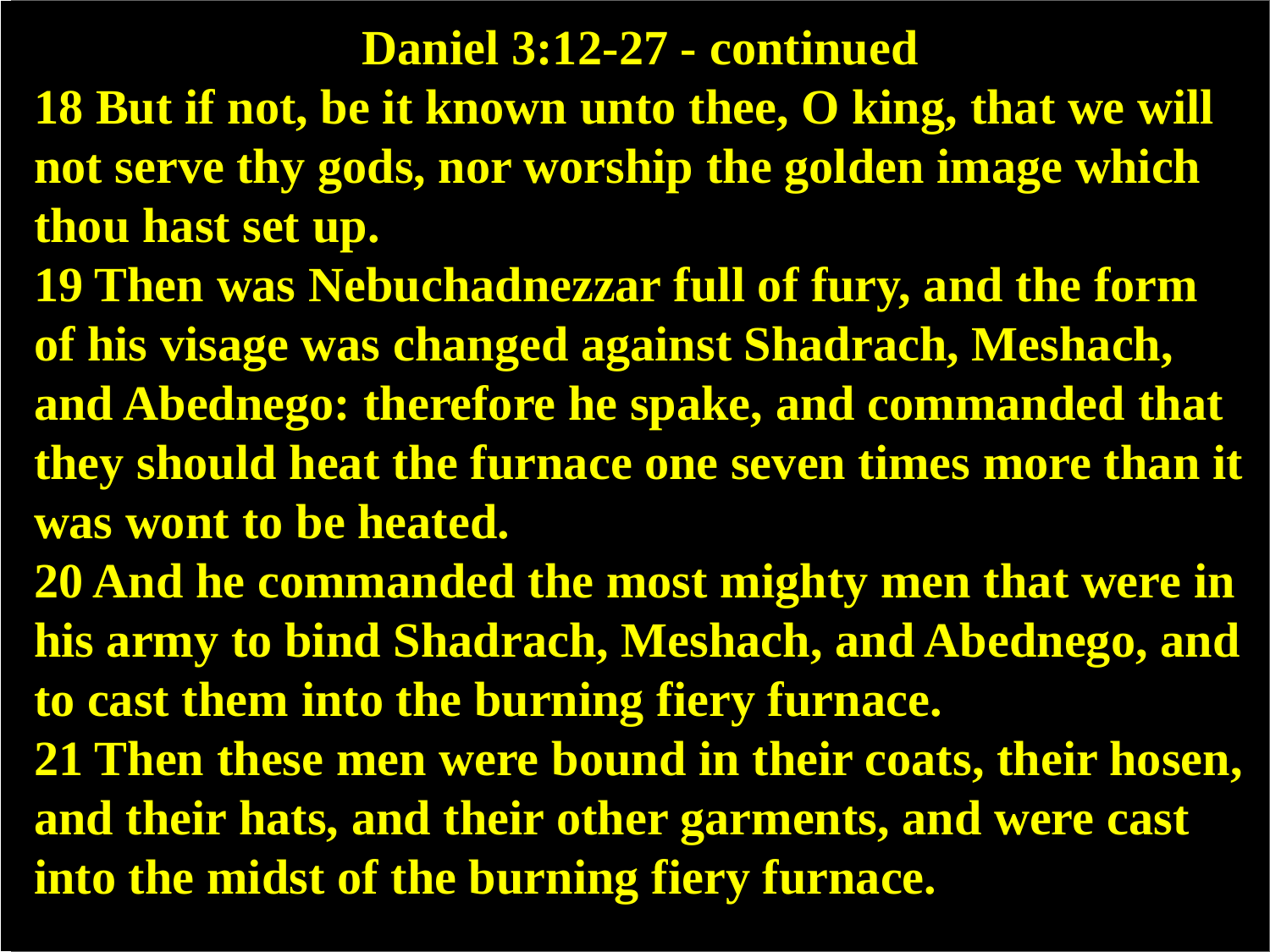- **22 Therefore because the king's commandment was urgent, and the furnace exceeding hot, the flames of the fire slew those men that took up Shadrach, Meshach, and Abednego.**
- **23 And these three men, Shadrach, Meshach, and Abednego, fell down bound into the midst of the burning fiery furnace.**
- **24 Then Nebuchadnezzar the king was astonished, and rose up in haste, and spake, and said unto his counsellors, Did not we cast three men bound into the midst of the fire? They answered and said unto the king, True, O king.**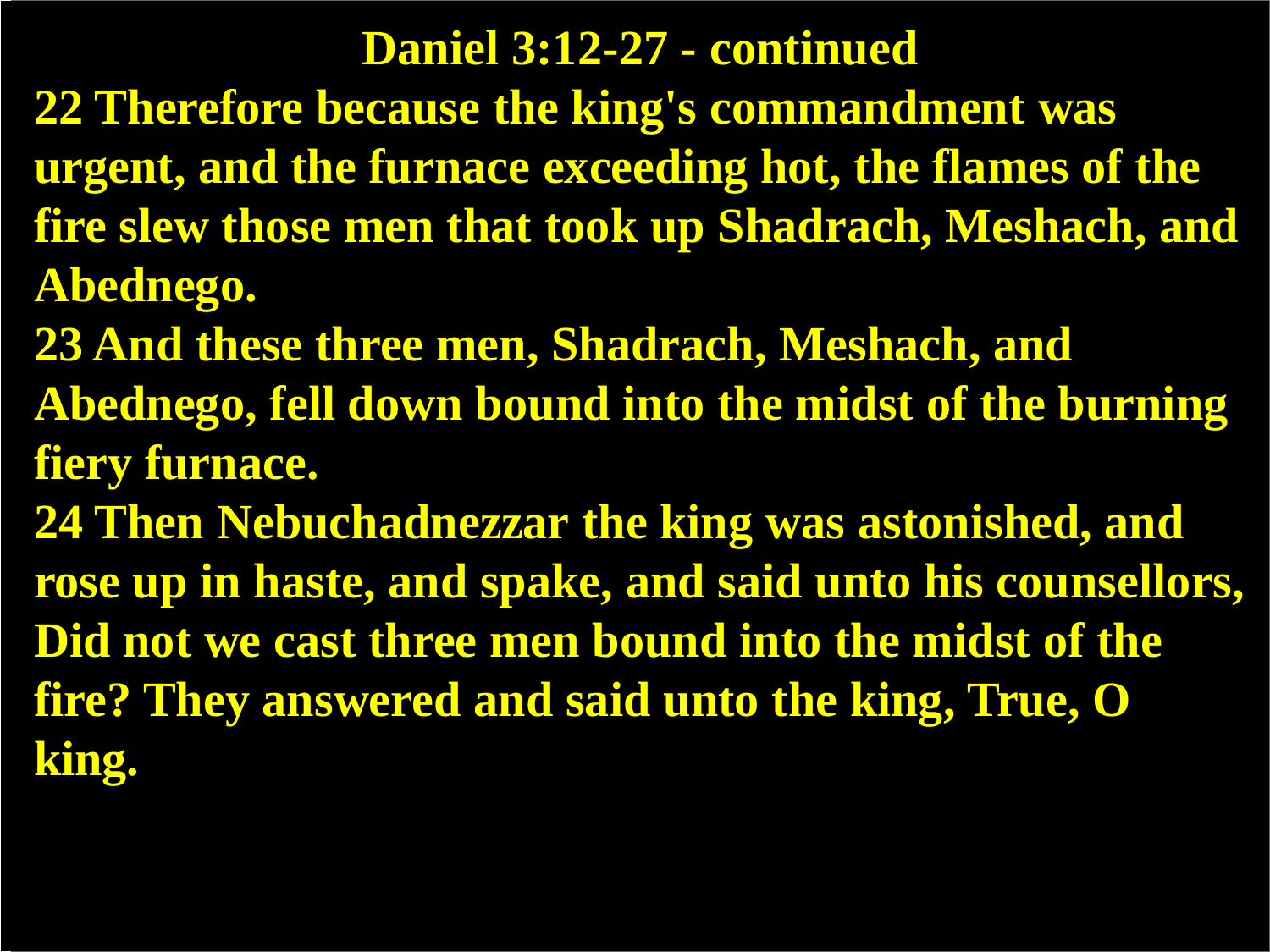- **25 He answered and said, Lo, I see four men loose, walking in the midst of the fire, and they have no hurt; and the form of the fourth is like the Son of God. 26 Then Nebuchadnezzar came near to the mouth of the burning fiery furnace, and spake, and said, Shadrach, Meshach, and Abednego, ye servants of the most high God, come forth, and come hither. Then Shadrach, Meshach, and Abednego, came forth of the midst of the fire.**
- **27 And the princes, governors, and captains, and the king's counsellors, being gathered together, saw these men, upon whose bodies the fire had no power, nor was an hair of their head singed, neither were their coats changed, nor the smell of fire had passed on them.**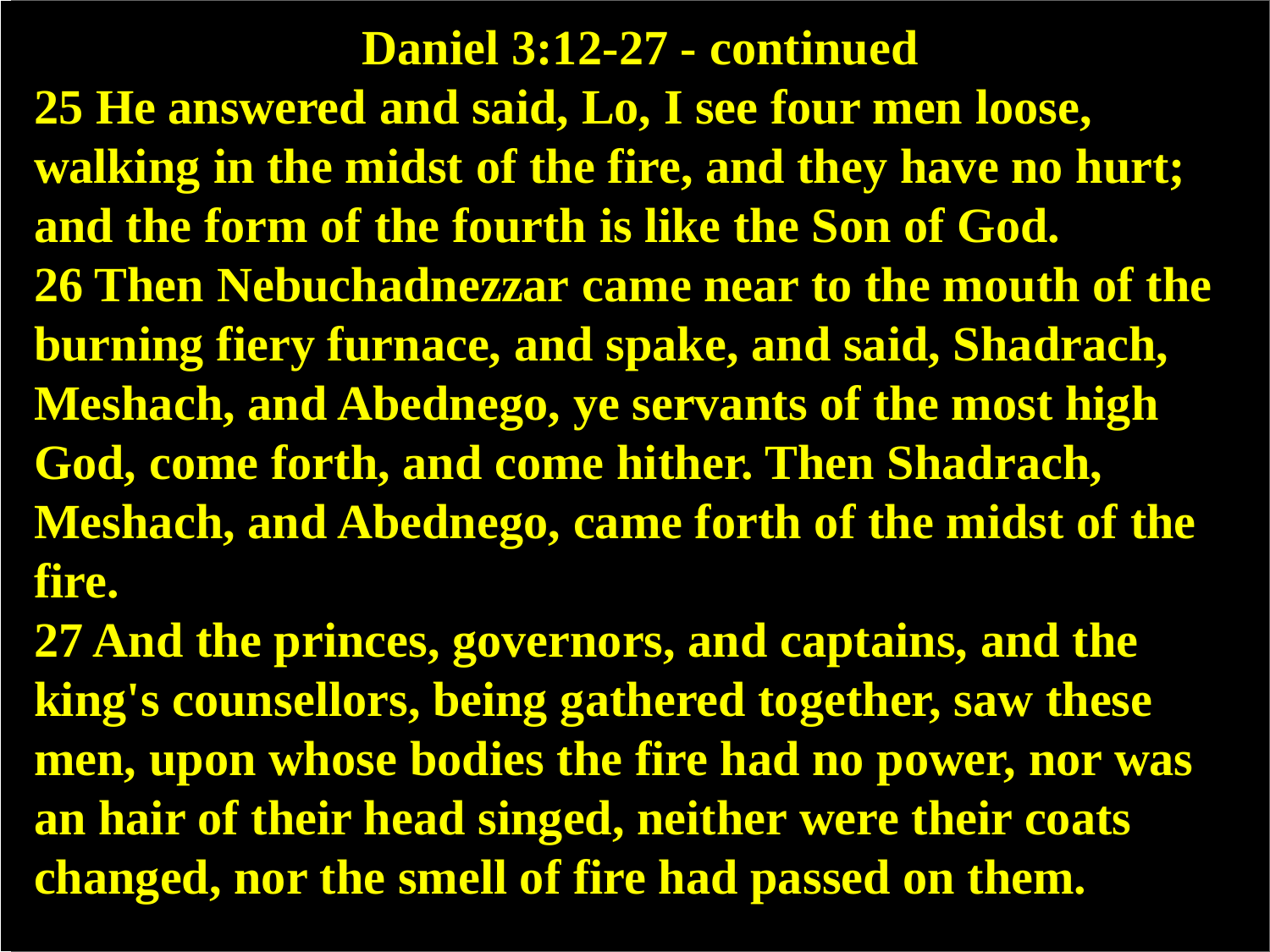## **Introduction**

**A. Daniel – A book of prophecy and powerful people 1. An outline of the ages**

 **2. Also a book about people**

**B. Three men who were tried by fire 1. The command to bow or burn or burn 2. They refused to bow but did not burn**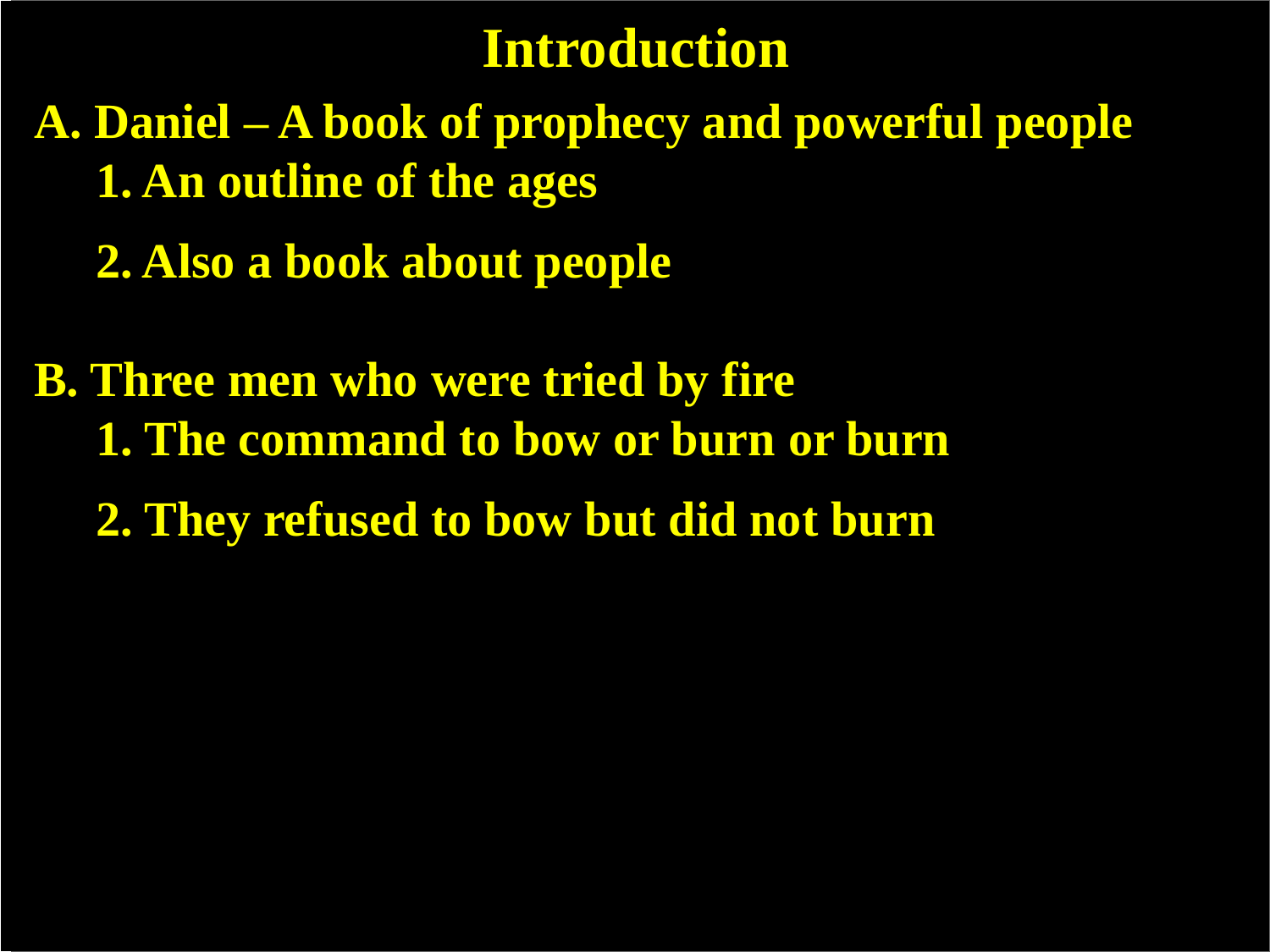## **1 Peter 1:7 Consider A Real Life Application**

**That the trial of your faith, being much more precious than of gold that perisheth, though it be tried with fire, might be found unto praise and honour and glory at the appearing of Jesus Christ:**

#### **Hebrews 11:33-34**

- **33 Who through faith subdued kingdoms, wrought righteousness, obtained promises, stopped the mouths of lions.**
- **34 Quenched the violence of fire, escaped the edge of the sword, out of weakness were made strong, waxed valiant in fight, turned to flight the armies of the aliens.**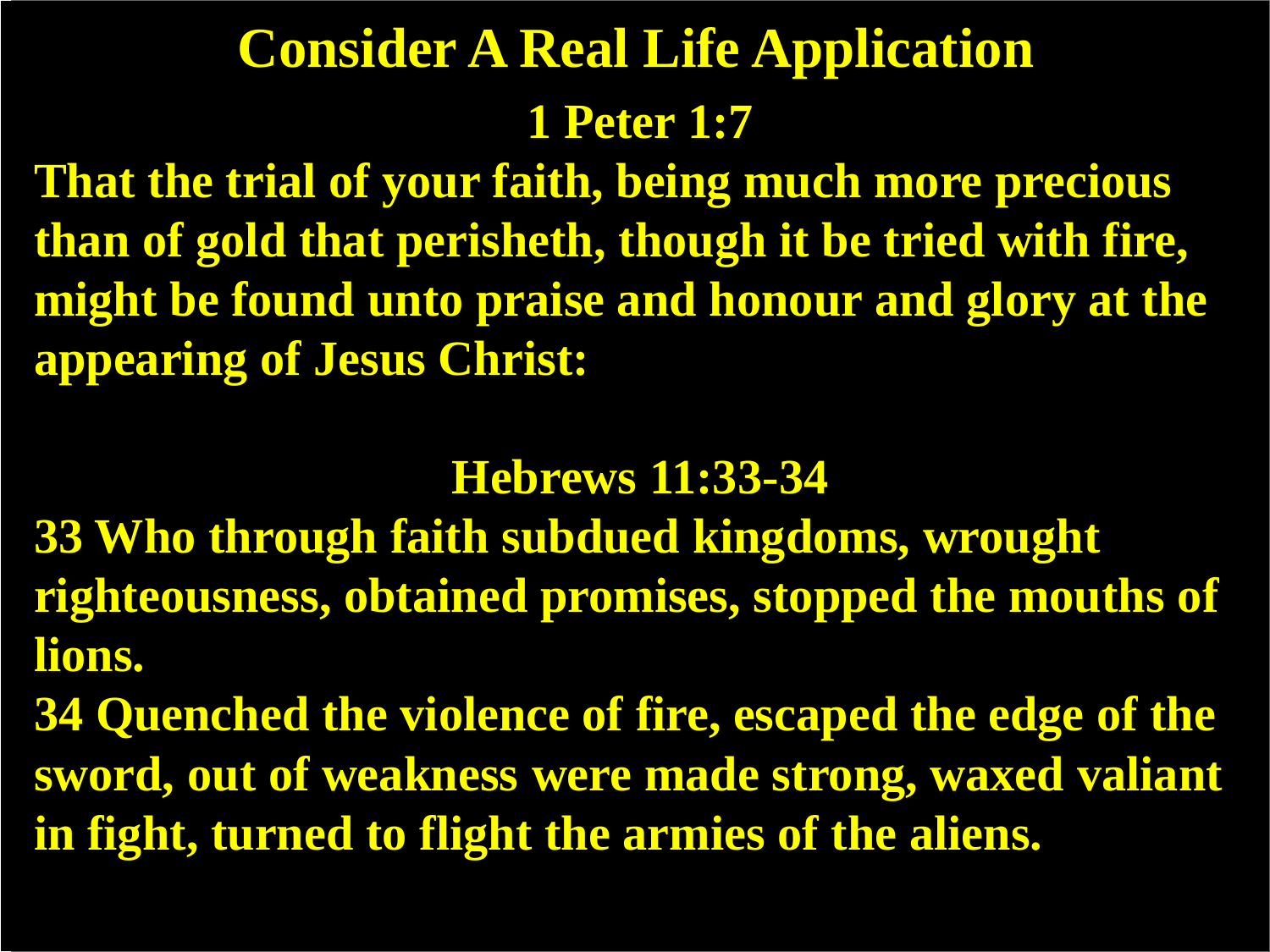#### **I. These Men Were Different (v 12)**

**A. They weren't afraid of the king or his golden image 1. God had protected them when Jerusalem fell Daniel 1:6**

**Now among these were of the children of Judah, Daniel, Hananiah, Mishael, and Azariah:**

 **2. Their names were changed by not their identity** 

 **3. God had perfected them in the palace Daniel 1:19**

**And the king communed with them; and among them all was found none like Daniel, Hananiah, Mishael, and Azariah: therefore stood they before the king.**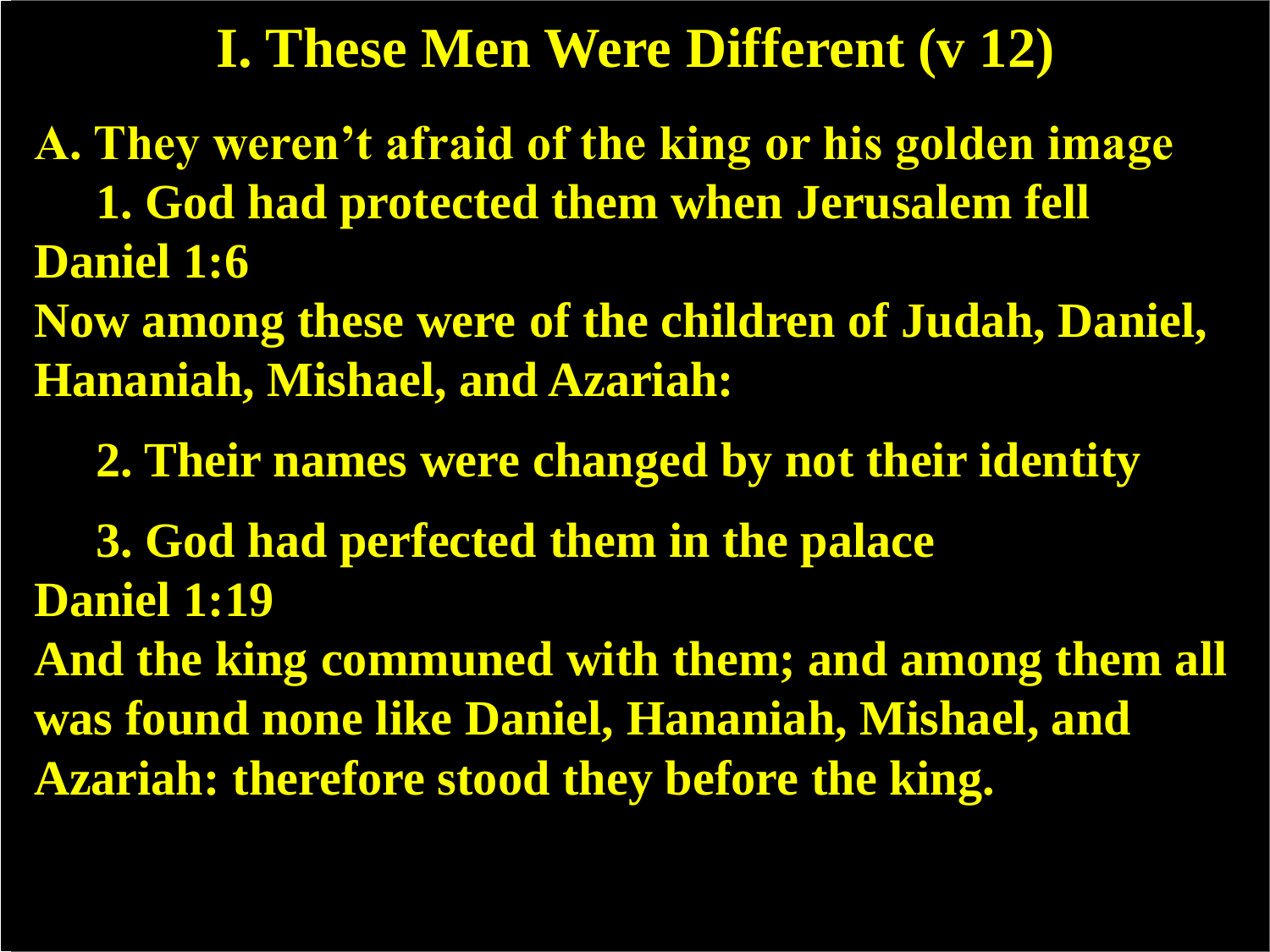### **I. These Men Were Different (v 12)**

**B. Jesus was different also** 

- **1. He was righteous in a sinful world**
- **2 Corinthians 5:21**

**For he hath made him to be sin for us, who knew no sin; that we might be made the righteousness of God in him.**

## **2. He was the light of a dark world**

**John 8:12**

**Then spake Jesus again unto them, saying, I am the light of the world: he that followeth me shall not walk in darkness, but shall have the light of life.** 

 **3. He demanded a different life from His followers Luke 9:23 And he said to them all, If any man will come after me, let** 

**him deny himself, and take up his cross daily, and follow me.**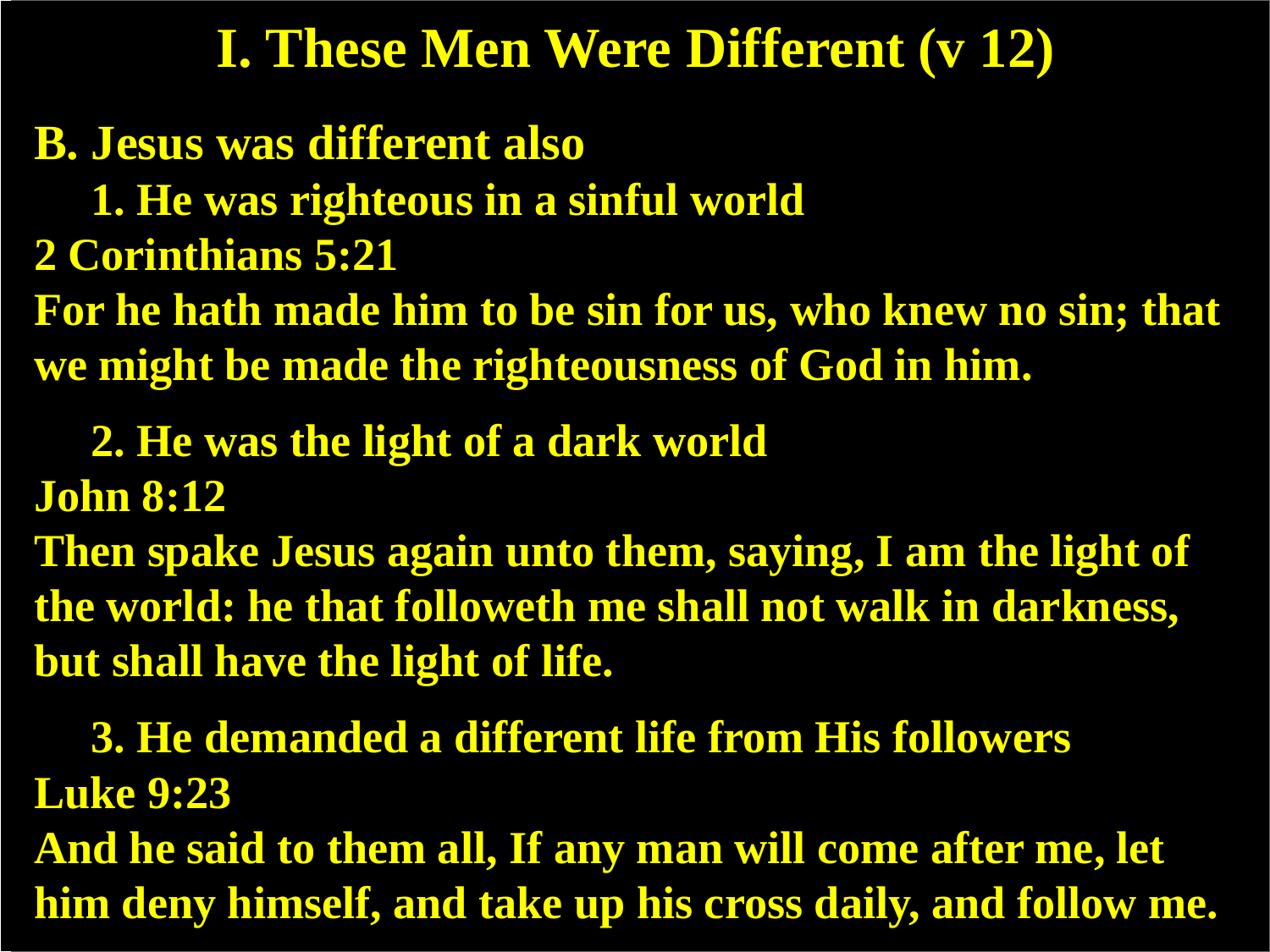## **I. These Men Were Different (v 12)**

- **C. We are to be different because of what Jesus did and said**
- **1 Peter 1:14-16**
- **15 But as he which hath called you is holy, so be ye holy in all manner of conversation;**
- **16 Because it is written, Be ye holy; for I am holy.**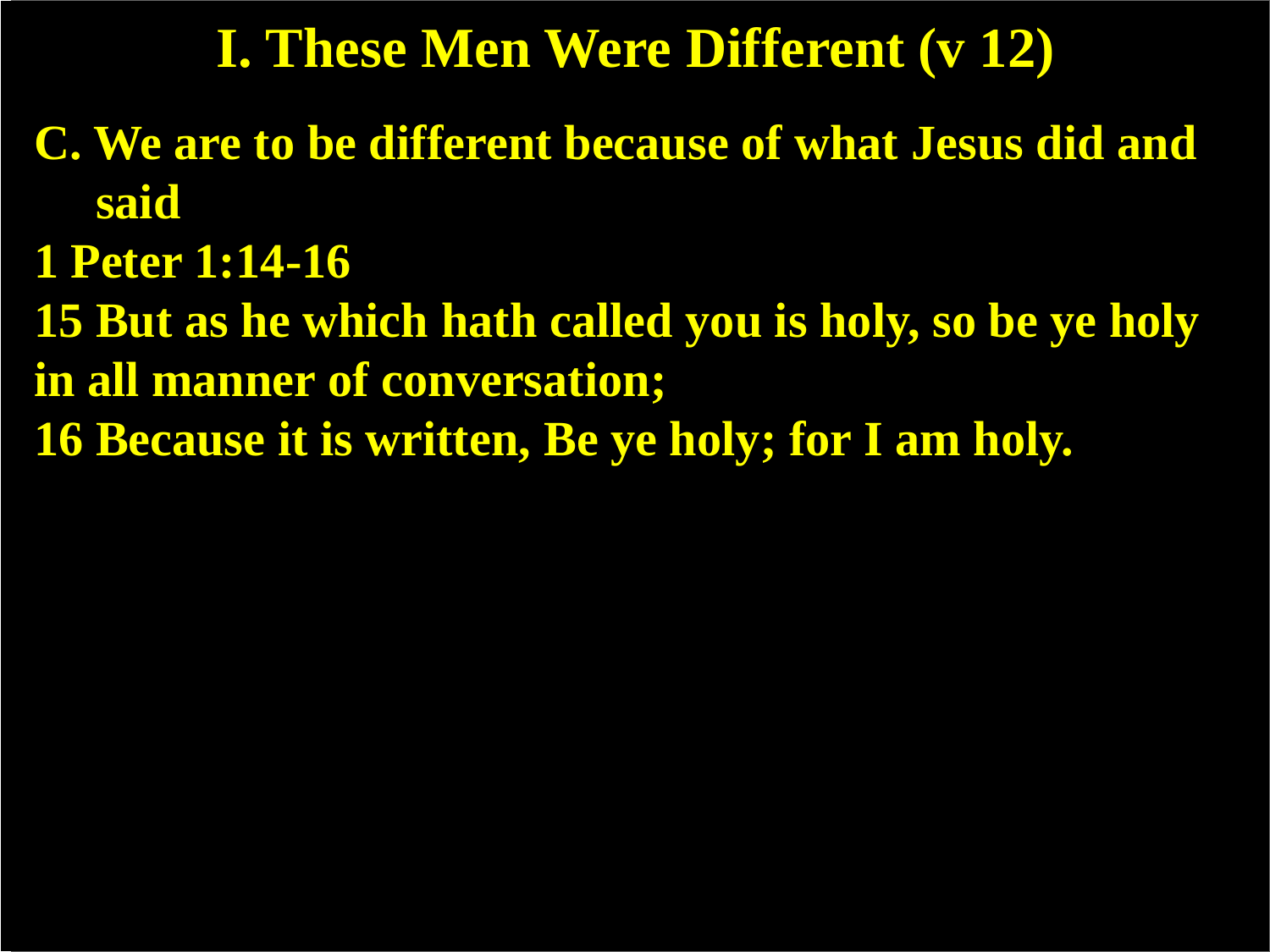## **II. These Men Were Daring (v 16)**

- **A. They did not fear the king**
- **B. "We are not careful to answer thee"**
- **C. They seized the potential for displaying the power of God**
- **2 Corinthians 4:6-10**
- **6 For God, who commanded the light to shine out of darkness, hath shined in our hearts, to give the light of the knowledge of the glory of God in the face of Jesus Christ.**
- **7 But we have this treasure in earthen vessels, that the excellency of the power may be of God, and not of us.**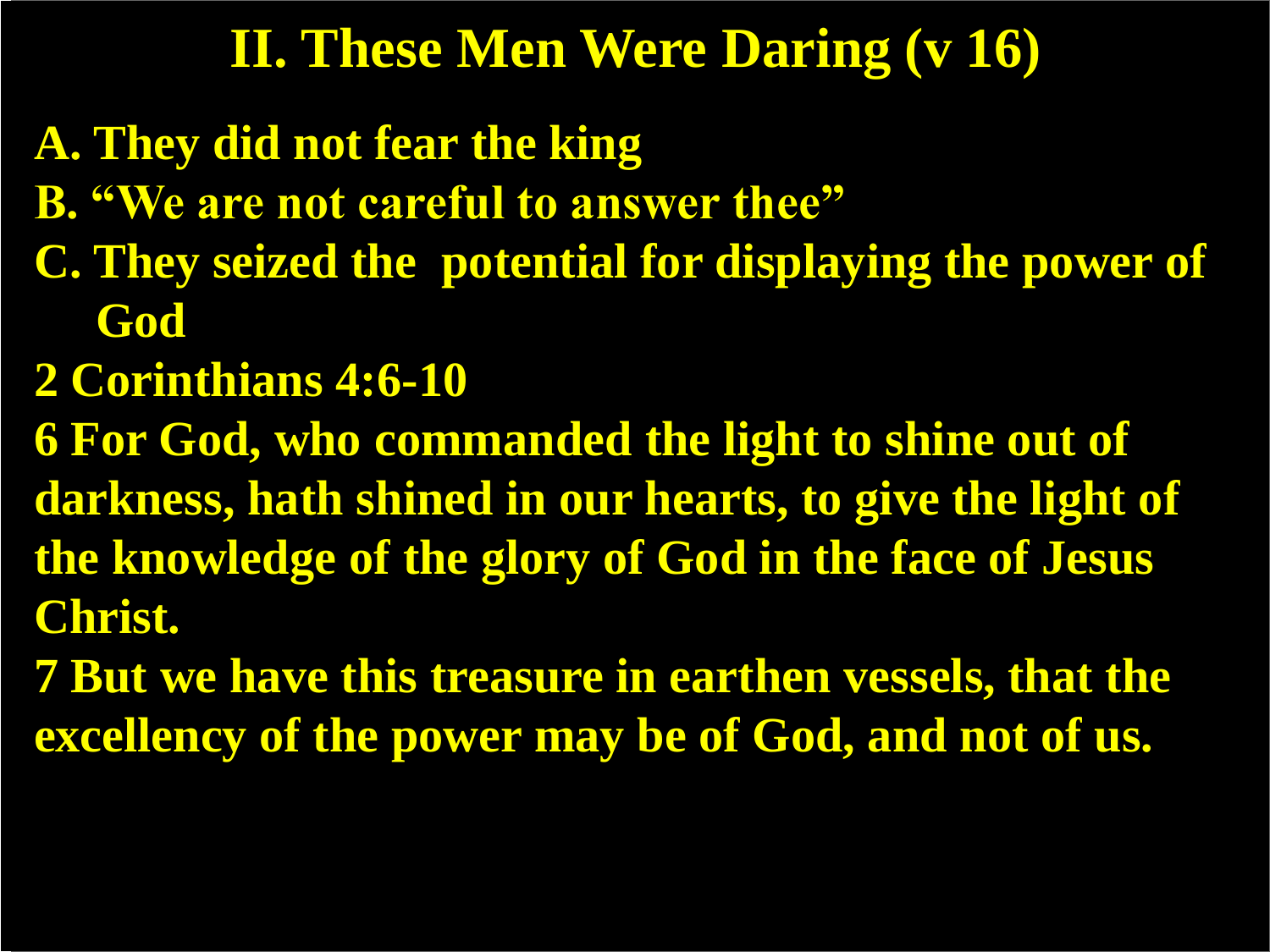## **II. These Men Were Daring (v 16)**

- **A. They did not fear the king**
- **B. "We are not careful to answer thee"**
- **C. They seized the potential for displaying the power of God**
- **2 Corinthians 4:6-10 - continued**
- **8 We are troubled on every side, yet not distressed; we are perplexed, but not in despair;**
- **9 Persecuted, but not forsaken; cast down, but not destroyed;**
- **10 Always bearing about in the body the dying of the Lord Jesus, that the life also of Jesus might be made manifest in our body.**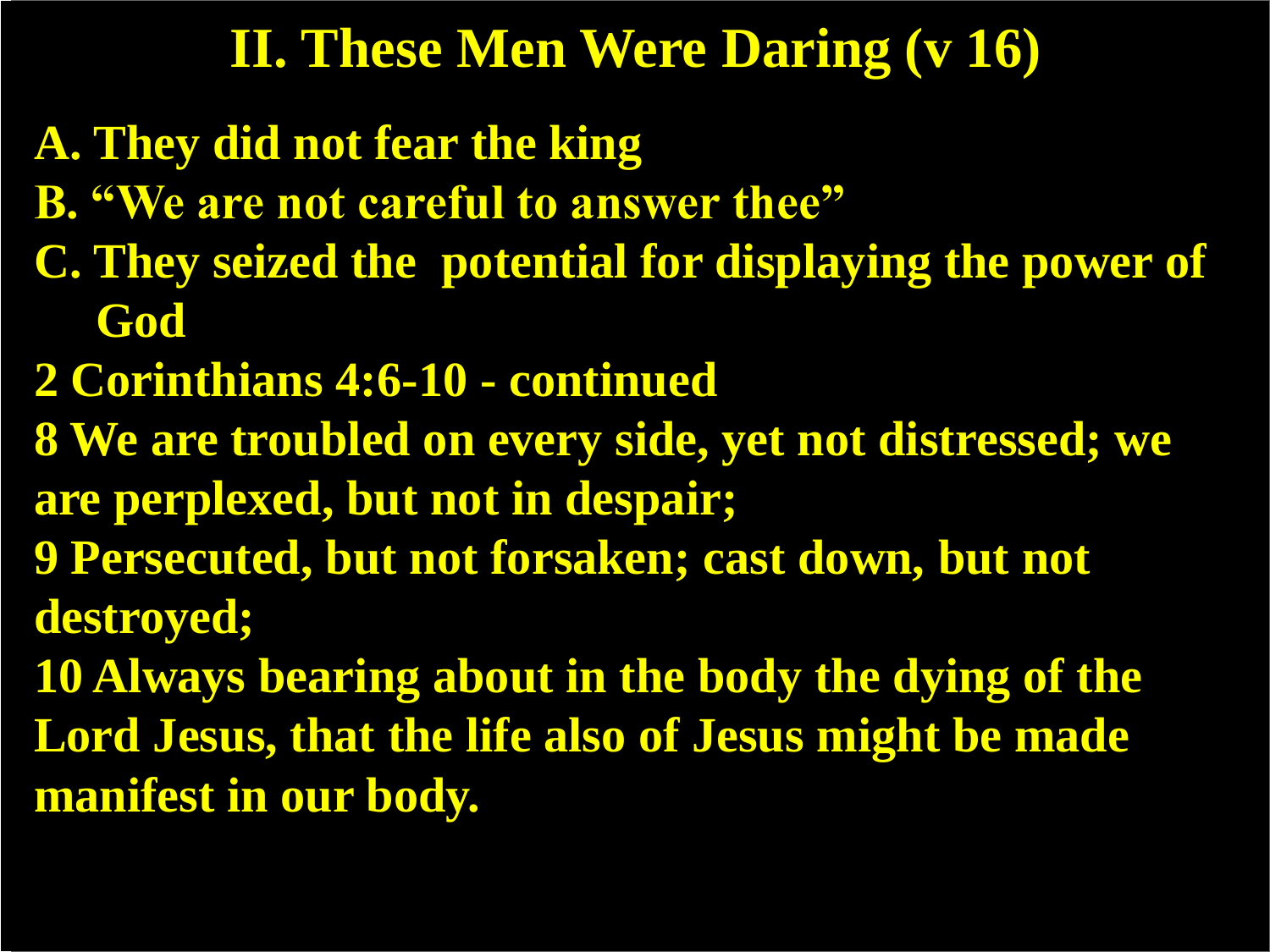### **III. These Men Were Dedicated (vv 17-18)**

- **A. They declared God was able to deliver them 2 Timothy 1:12**
- **For the which cause I also suffer these things: nevertheless I am not ashamed: for I know whom I have believed, and am persuaded that he is able to keep that which I have committed unto him against that day.**
- **B. They backed up their faith with true commitment**
- **C. They were like Job**
- **Job 13:15**
- **Though he slay me, yet will I trust in him: but I will maintain mine own ways before him.**
- **D. They were like Jesus in Gethsemane**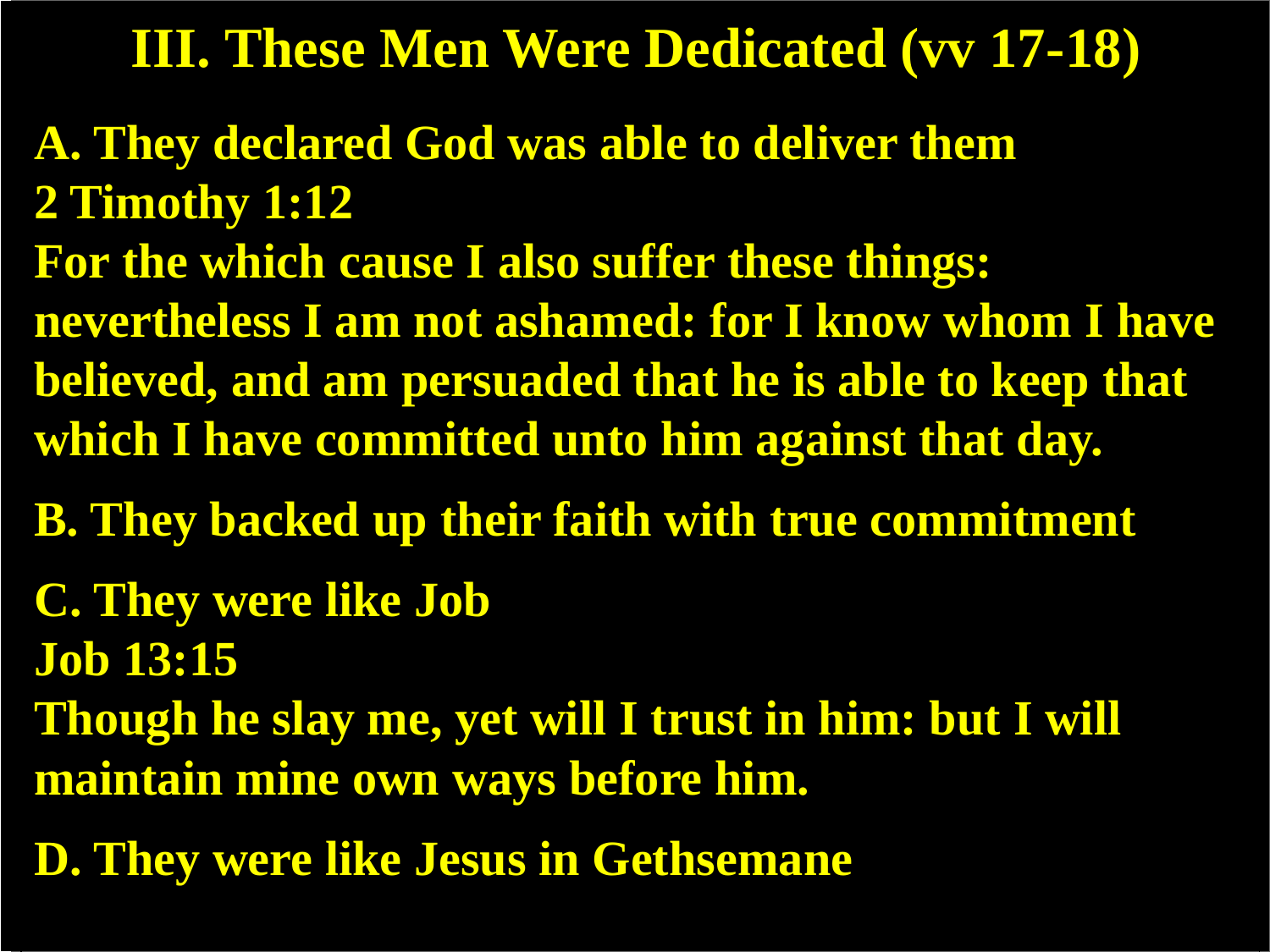#### **IV. These Fiery Men Were Delivered**

**A. Jesus walked with them in the fire Matthew 18:20 For where two or three are gathered together in my** 

**name, there am I in the midst of them.**

**B. Only their ropes were burned setting them free John 8:36 If the Son therefore shall make you free, ye shall be free indeed.**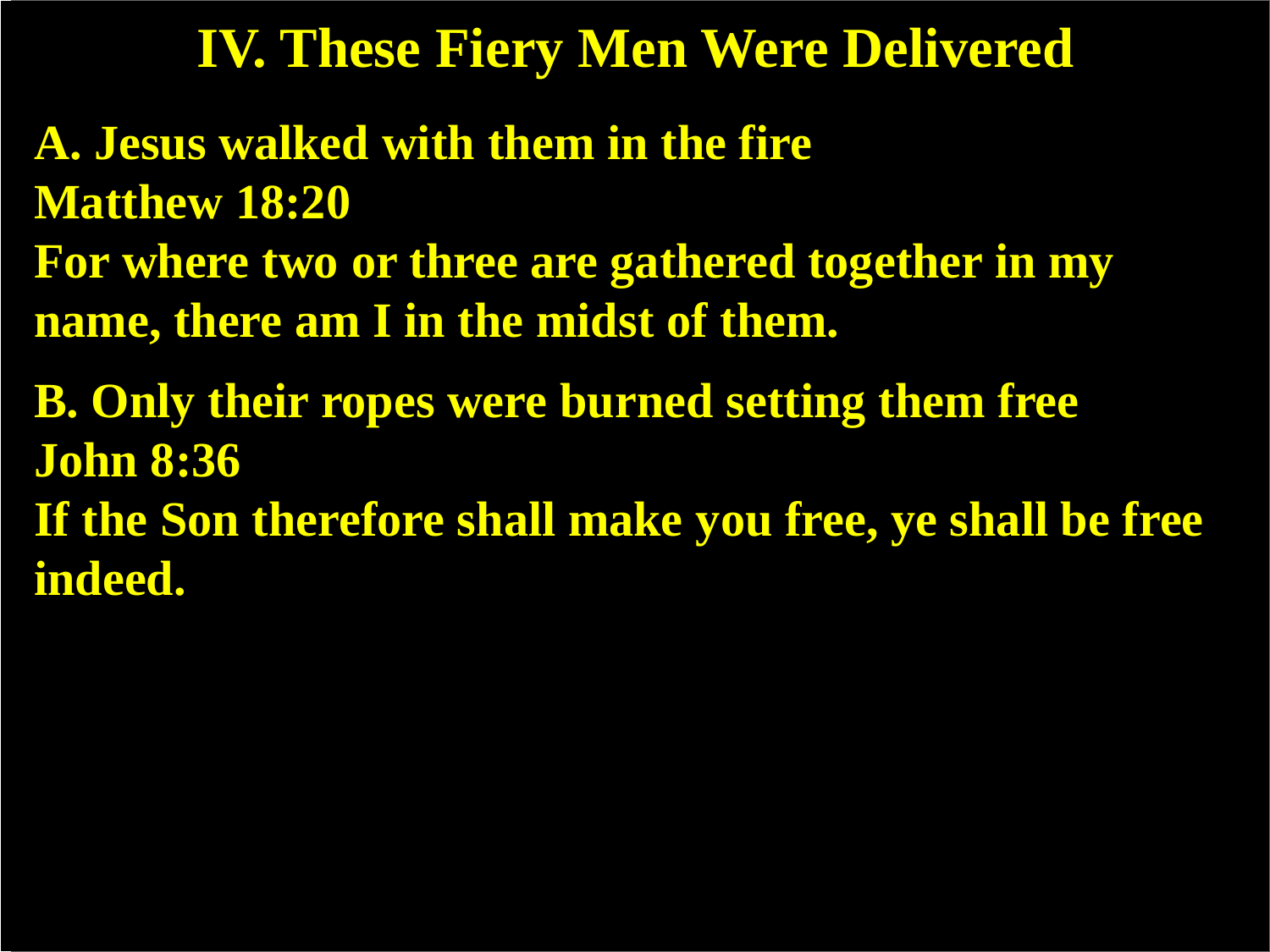#### **IV. These Fiery Men Were Delivered**

- **C. Even the smell of fire was taken from them Isaiah 61:3**
- **To appoint unto them that mourn in Zion, to give unto them beauty for ashes, the oil of joy for mourning, the garment of praise for the spirit of heaviness; that they might be called trees of righteousness, the planting of the Lord, that he might be glorified.**